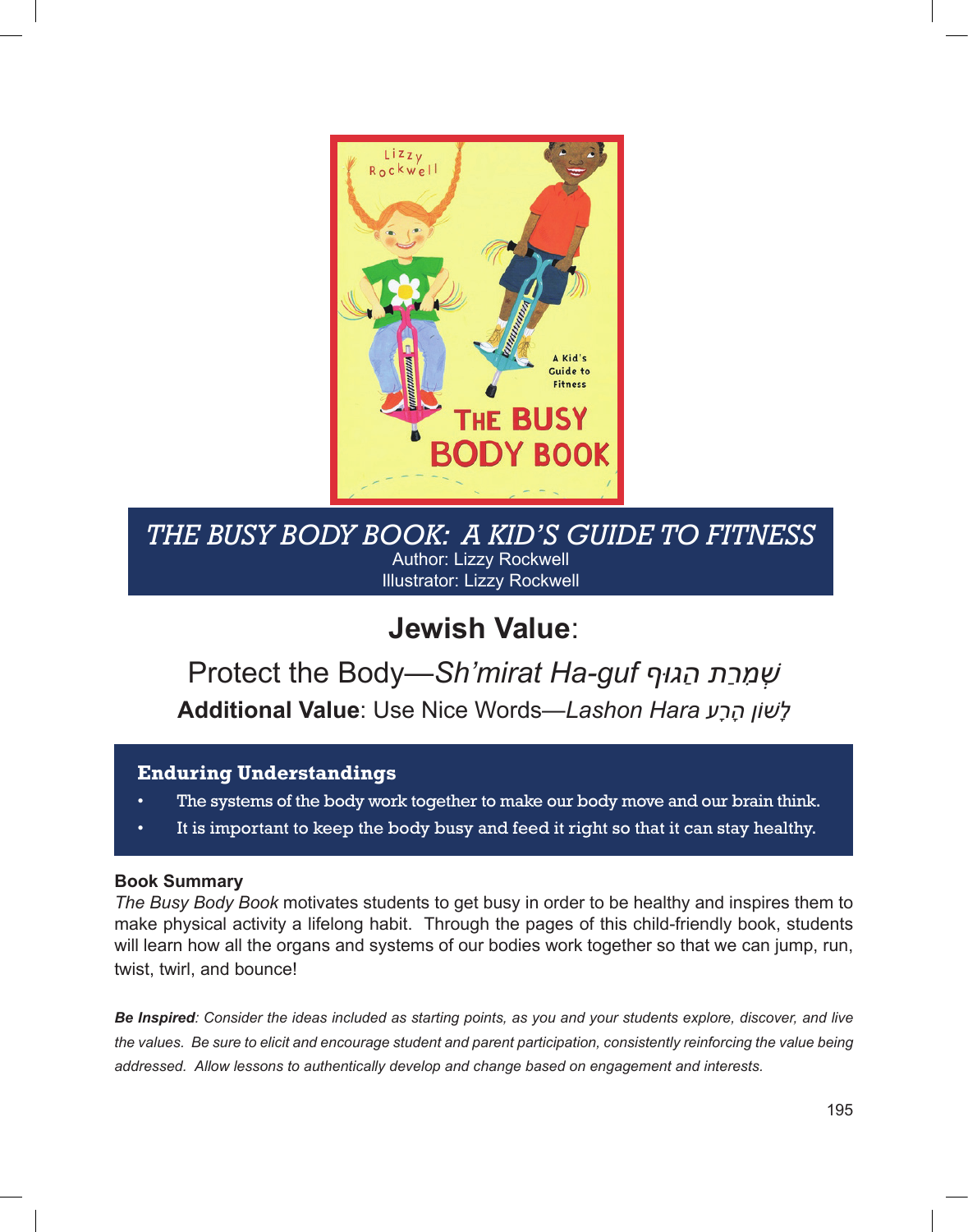

(For more information on Jewish values, visit www.jewishlearningmatters.com.)

Integral to the Jewish understanding of the human body is that all of humanity was created *b'tzelem Elohim*—in the image of G-d. As such, each person is liable to protect and care for his or her body as if it were the very body of G-d. This value is called *sh'mirat ha-guf.*

Rabbi Yitzhak Buxbaum, in his book *Jewish Spiritual Practices*, reminds us that we should intend to walk or exercise for the sake of being healthy and for the sake of the service of G-d.

Our tradition speaks about how one aspect of *sh'mirat ha-guf*, exercising, allows us to be at our best. Exercising, like many aspects of caring for one's body, allows us to center ourselves and be in the right mindset for performing *mitzvot* effectively and with intent. When our minds are at ease and we feel good about ourselves, we can play our part in making the world a better place.

Keeping our bodies healthy is an integral part of our worship of G-d. Each morning when we pray, we recite a prayer called the *Asher Yatzar* to thank G-d for our bodily functions. This prayer expresses a clear sense of awe at the functioning of the human body. We learn that our minds, bodies, and souls must all be nurtured if we want them to work at their best, and must be maintained in balance if we want each to thrive. In this world, we can never be purely spiritual beings. To ignore our bodies is to ignore a great gift, and reject the One who presented it to us.

### **Questions for Reflection**

- 1. Do I understand my body as sacred?
- 2. In what ways do we worship G-d with our physical bodies?
- 3. What can you do to model this value personally and within the classroom?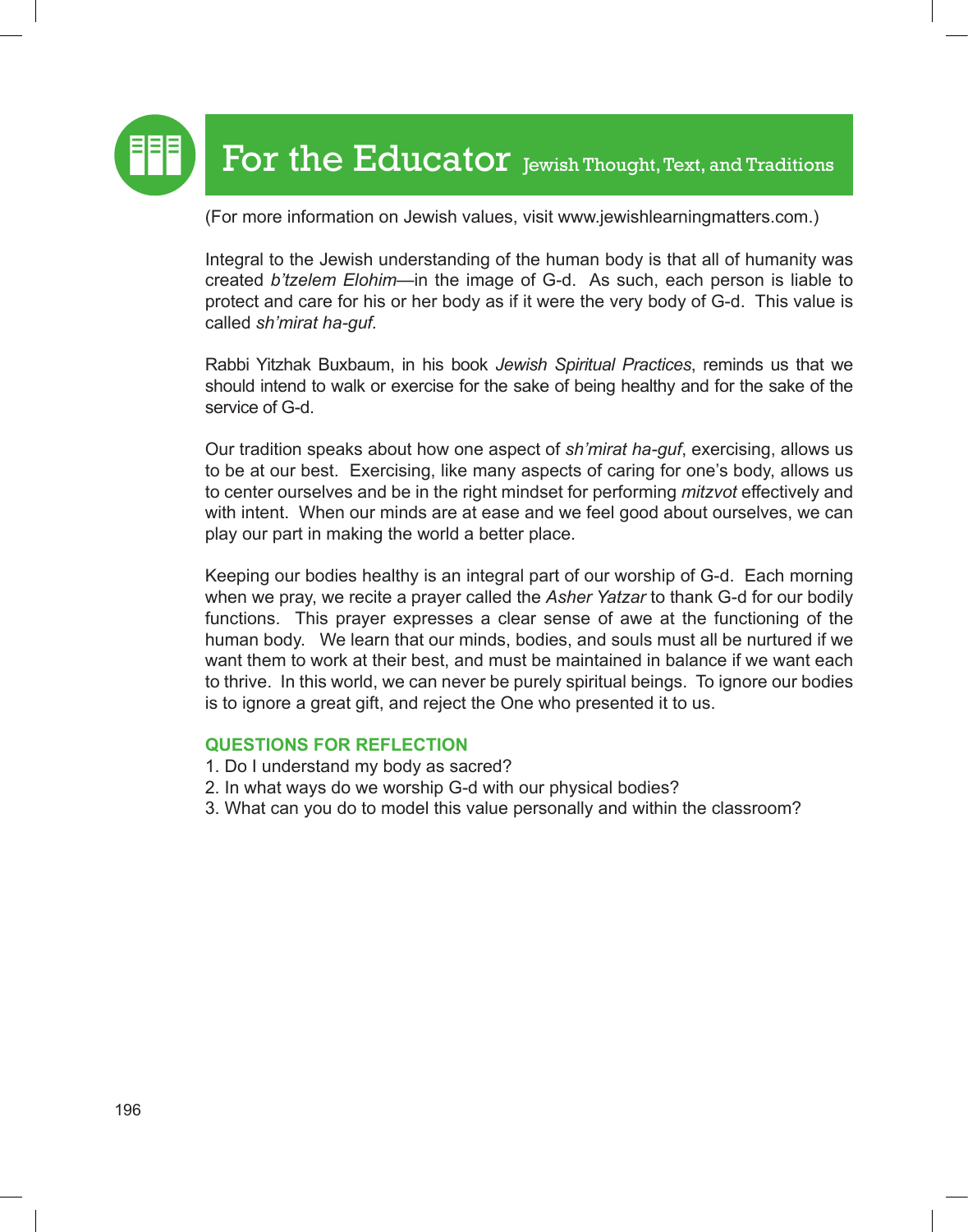# **Jewish Every Day Incorporate Jewish Values**

Create a "Busy Body Wheel." Have each child offer an activity—stretching, strengthening, or breathing exercise—to include on the wheel. Incorporate the wheel into your daily class routine. Spin the wheel to decide which activity your class will do at various times during the day to keep students' bodies busy and healthy. Find instructions to create a classroom activity wheel here: http://doodlecraft.blogspot. com/2013/05/super-spinning-prize-wheel-diy.html.

During any activity outside, create an environment in which drinking water regularly is a part of the class culture. Explain to the students that playing together makes things more fun and teaches us what it means to be team players. Reminding one another to stay hydrated means we can help each other stay healthy while we learn and play.



### **MAteriAlS**

**Copy of The Busy Body Book** 

### **technology**

- • Movement Movies: http://www.youtube.com/ watch?v=t9WAGkQUUL0&list=PLtZ59vn6nOc23Ezdot6R9f3SxbRel7566
- *Let's Move!* an initiative created through the vision of First Lady Michelle Obama: http://www.letsmove.gov/about
- *Kidnetic:* a website packed with engaging activities to involve children in staying active, both inside and outside: http://www.kidnetic.com/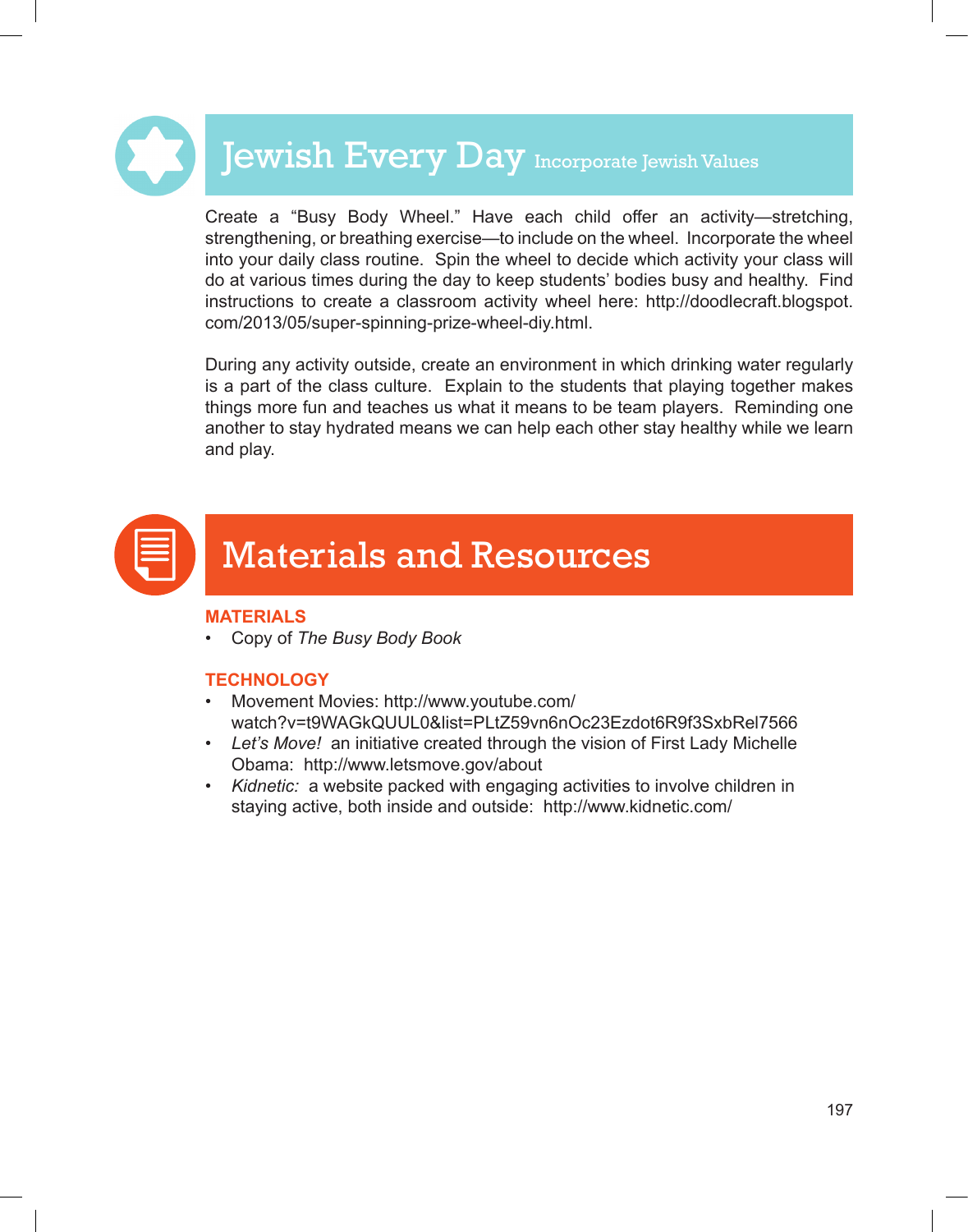

# Sharing the Story

### **Introducing the Story**

*For strategies for teaching vocabulary, see Appendix, Vocabulary Strategies.*

Show students the video of "My Body," inspired by the blessing *Asher Yatzar*, asking them to touch each body part on their own body mentioned in the song. Explore with students all the amazing things that their body can do: http://www.youtube.com/ watch?v=gFm48ZnkpD.

Put on music and give students the opportunity to dance! Encourage students to move to the beat and get excited about dancing and moving. Once the song is over, gather them for group time. Ask the following questions:

- Was the activity fun?
- How did you feel as you moved around the room?
- What kinds of things do you like to do to keep your bodies busy?

Show students the cover of *The Busy Body Book* and ask them to describe what they see. (Many may not be familiar with a pogo stick. If you have one, you may wish to demonstrate how it works.)

As you read *The Busy Body Book* aloud, ask students to listen for all the other fun ways that the children in the story keep their bodies busy!

### **Reading the Story**

*Read the story aloud, stopping when appropriate to explore illustrations, address comments, clarify, predict, and guide students' understanding of the story and the value to protect the body***—sh'mirat ha-guf**.

Questions might include:

- Look at the pictures of the boy on the bench. How is he keeping his body busy? Do you see something you would change? (For example, instead of eating the bag of chips, he might eat an apple, some nuts, or trail mix.)
- Which activity in the book looks like the most fun?
- Why is it important to get up and move around every day instead of sitting, playing computer games, or watching TV?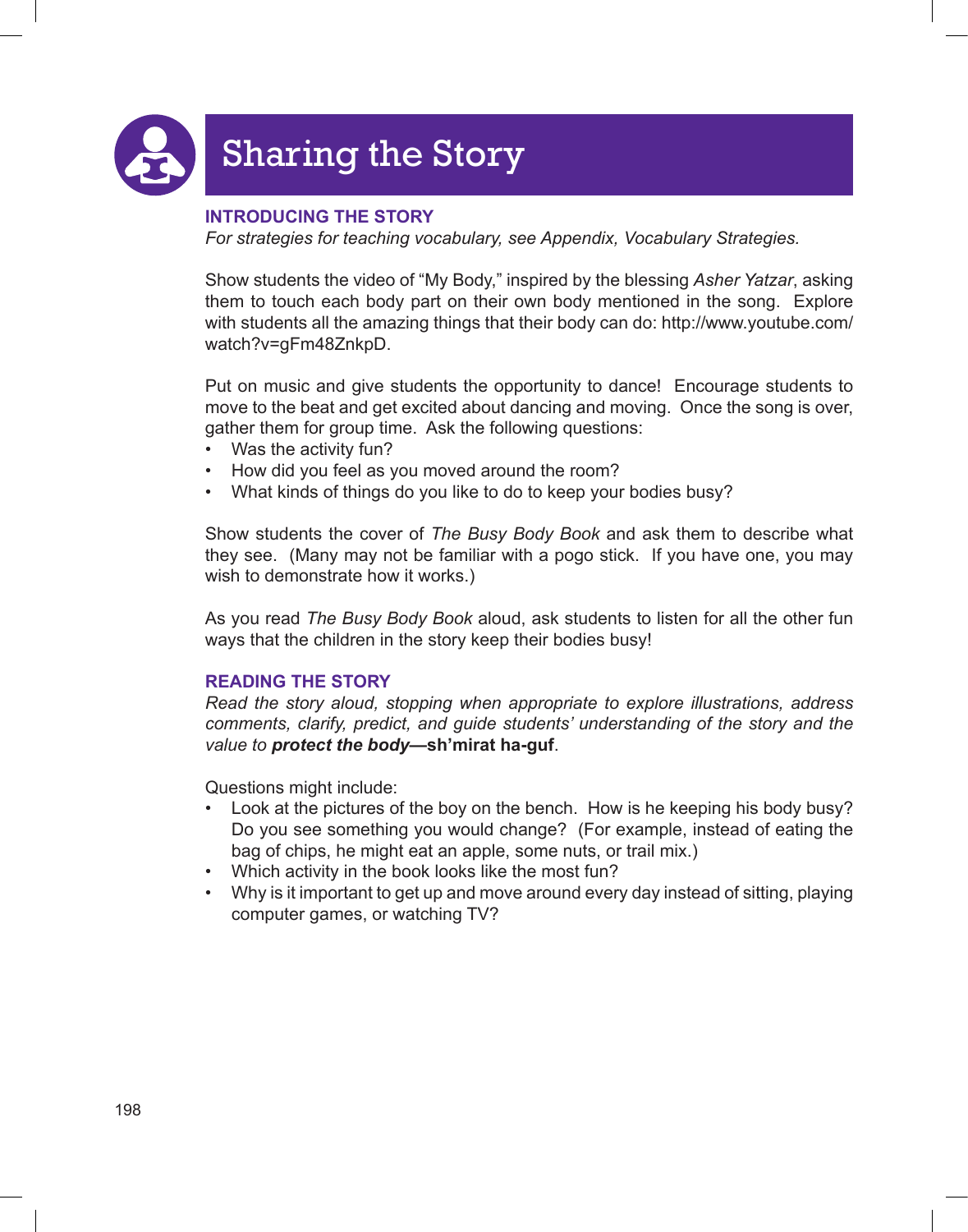### **After the Story**

Choose one or more videos that you like from the Movement Movies playlist (see Technology resources). Introduce one exercise at a time and give students time to practice it before introducing the next. You may wish to include some of these movements: hand jive, trot, twist, lightbulbs, washing machine, disco roll, and the chicken, as well as others students suggest. Add them to your Busy Body Wheel. (See Jewish Every Day.)

- Suggest that the students demonstrate a new movement to get their bodies busy as the others follow along.
- Play Simon Says using the movements from the video along with student-selected movements.

Using the illustrations to scaffold learning, review the body systems included in the book to reinforce how moving our body keeps our hearts healthy, our brains smart, as well as helping all the other systems of the body. As appropriate, you may wish to discuss some of the following:

- How do you think the ribs protect the lungs? How does the skull protect the brain?
- What do you think facial muscles help us do? What do you think the arm muscles (triceps and biceps) help us do?
- What do you think our brain does?
- Do you think there is a difference in the blood that travels in the blue veins and the red veins?
- What do you think is the strongest muscle in our body?
- What can we do to keep our brain smart? What can we do to keep our heart healthy?
- Experiment with different facial expressions and arm movements.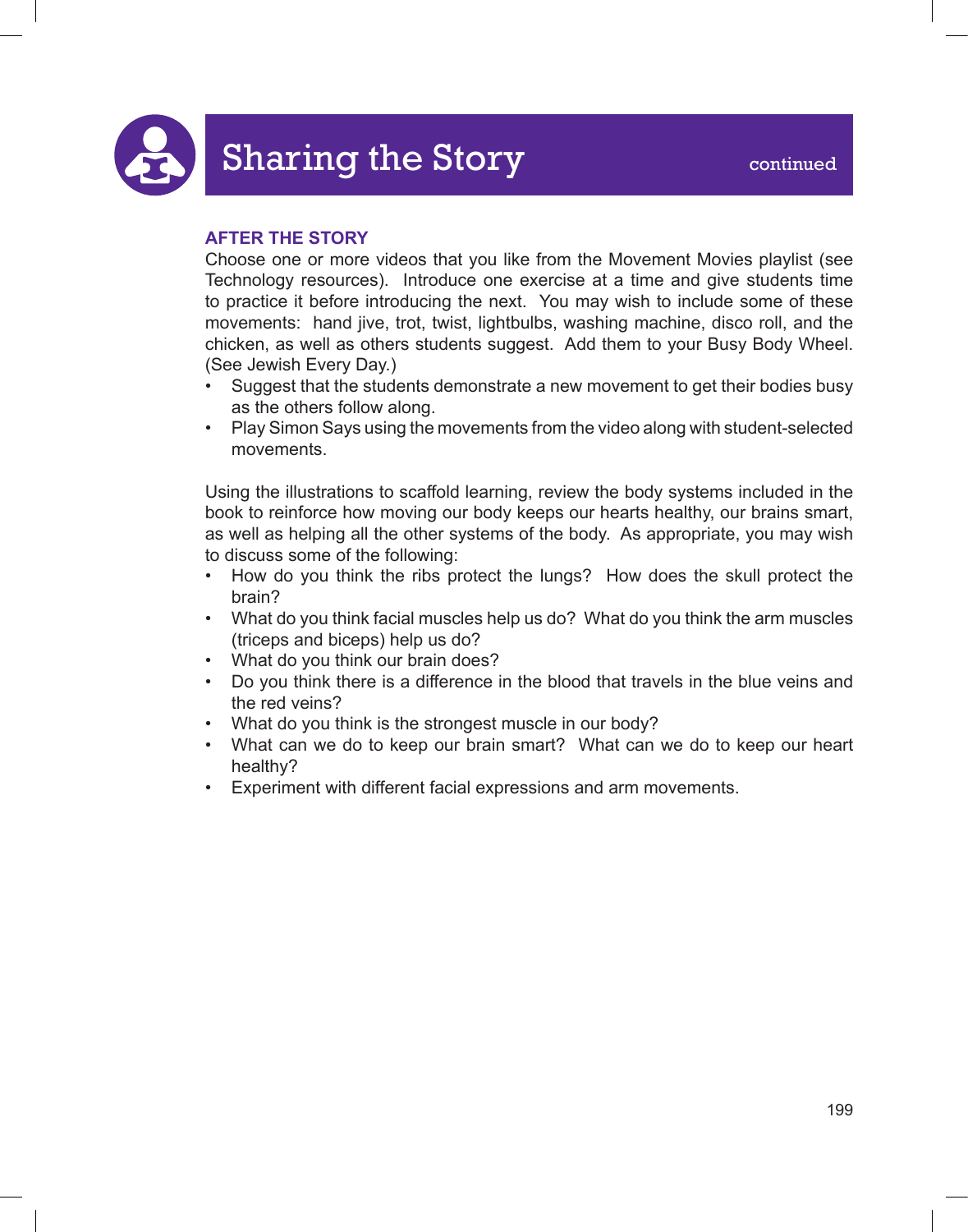Explore, Discover, and More

Extension and Reinforcement Activities

### **Sidewalk Chalk Movement Activities** Movement

Teach students some of these favorites:

Hopscotch: Using brightly-colored sidewalk chalk, draw a hopscotch pattern with ten boxes. The boxes should be of equal size. Numbering the boxes from one to ten gives students added practice in numbers.

Have students make bean bags that can be used in the hopscotch game. You will need pieces of material that are approximately four inches by six inches, needles, threads, dried beans, and Ziploc sandwich-size bags. It will save time if two squares of material are sewn together ahead of time on three sides, one for each child. Turn the bag inside out. Students can fill the Ziploc bags with the dried beans and slip them into the squares of material. An adult can finish sewing the final side.

Tic-Tac-Toe: Pair up students. Draw tic-tac-toe boards on smooth pavement using sidewalk chalk. Draw enough so that each pair of students can have their own board. Draw a line where the students must stand when they throw their bean bags. If the bean bag lands in a square without touching any lines, then that child gets to put an X or O in that square. Keep taking turns until someone has 3 X's or O's vertically, diagonally, or horizontally.

### **PARACHUTE GAMES** MOVEMENT

One effective activity is to play parachute games that reinforce hand-eye coordination,

### **"EATING RIGHT" VIDEO** SCIENCE AND HEALTH

Play the BrainPOP Jr. video "Eating Right," a child-friendly video that explains why good food choices is so important: http://www.brainpopjr.com/health/food/ eatingright/. Following the video, have a tasting party filled with healthy snacking options made up of energy foods, bone-building foods, and muscle-building foods. (Engage parent support and help with this.) Use this as a platform to incorporate the importance of healthy eating as a part of healthy living and taking care of our bodies, as well as demonstrating that eating healthy can be fun!

teamwork, etc.: http://www.playparachutes.com/pagaac.html.

### **FIELD DAY FUN** MOVEMENT

Have students help plan the activities for a field day (for example, potato-sack races, wheelbarrow races, or an egg toss). Remember to include not only the "gettingbusy" activities, but healthy snacks and water to feed the body as well. Invite and encourage parents and other family members to join and participate, and ask parent volunteers to sign up to bring healthy snacks for your class.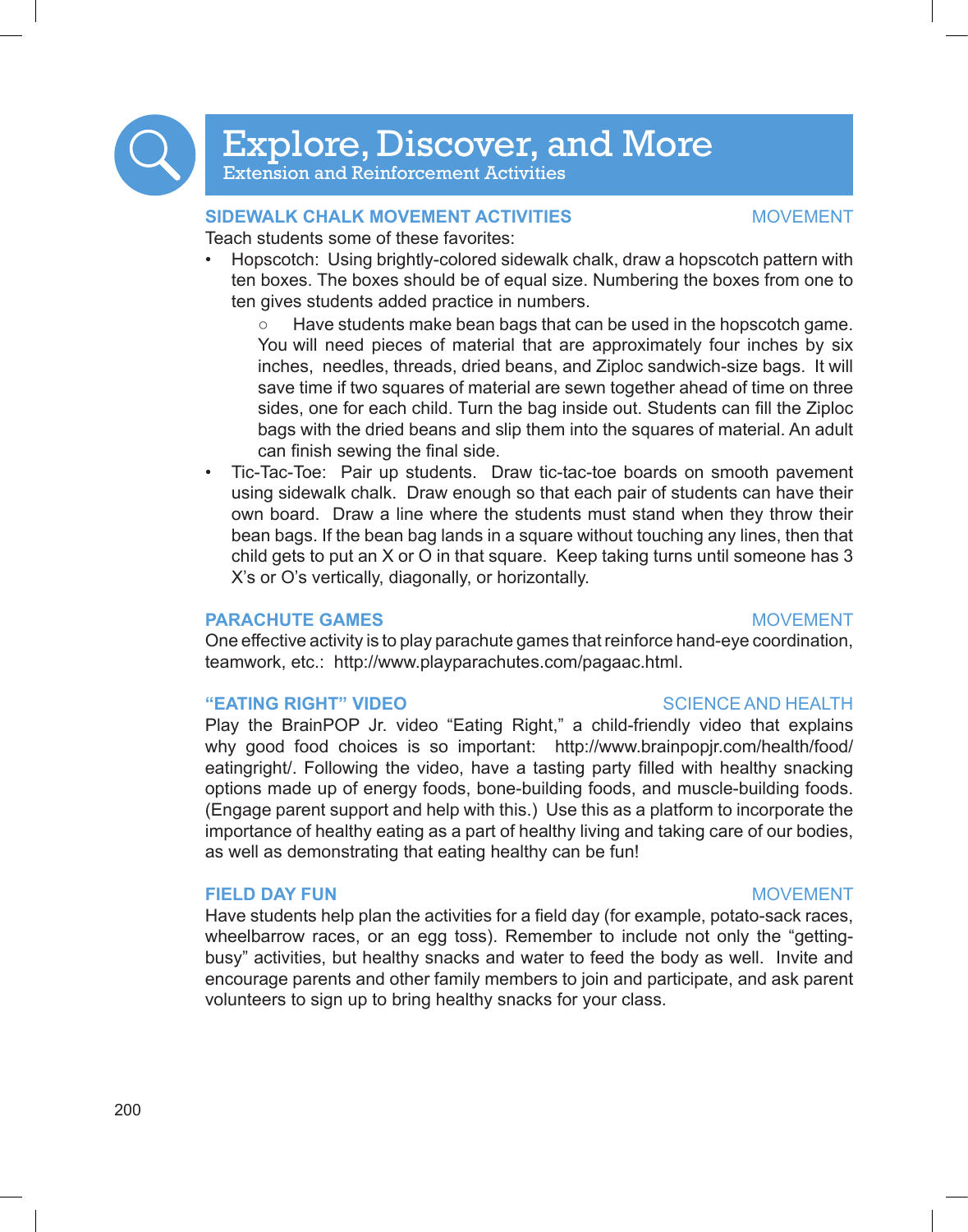

# Explore, Discover, and More

Extension and Reinforcement Activities **The Continued** 

### **WALK LIKE THE ANIMALS SCIENCEAND MOVEMENT**

Have a discussion with the class about different types of animals and how they move. Play some instrumental music and have the child make movements like an animal. (They can swing their arms to imitate an elephant swinging its trunk, jump up and down like a monkey, fly like a butterfly, trot like a horse, hold their hands together up high and walk like a giraffe, hold their hands up and curved and hop like a kangaroo, etc.) The next day, divide students into groups. Have each group choose an animal and have them make up a dance using their animal's movements. When it is time to demonstrate their dance, help them pick the type of music, quiet and slow music or fast and loud music. As an alternative, you can use healthy animal crackers to play a game. The student can reach and get an animal cracker and then move like that animal. Then he or she can eat the healthy snack!

### **"Dancin' Song"** Music and Movement

Move your body to the music of "Dancin' Song" by "Miss" Emily Aronoff Teck, Track # 13 from *Good Choices, Volume 1*. This joyful tune will inspire students to sing and dance. Encourage them to add new verses to the song as they come up with some additional movements.

### **BUSY BODY BULLETIN BOARD BULLETIN BOARD**

Throughout the year, post pictures that capture your students being active. Encourage students to bring in photos of things they do outside of school to keep their bodies busy.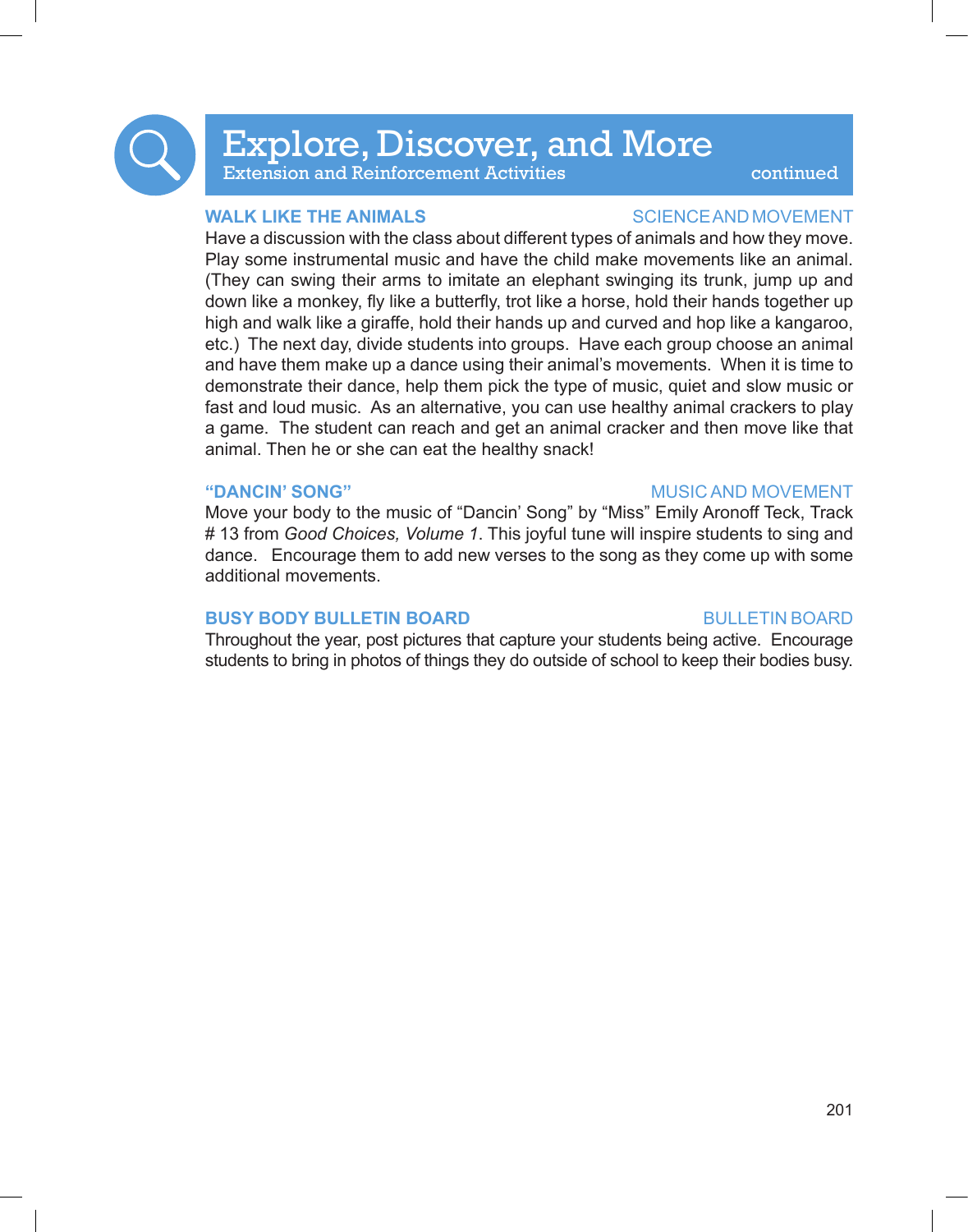Music

(Access all songs at www.jewishlearningmatters.com/music.)

### **"Protect My Body" by "Miss" Emily Aronoff Teck Track # 5 from** *Good Choices, Volume 1*

### **Inspiration Text**

"For in the image of G-d, did G-d make humankind." -Genesis 9:6 "When injury is likely, one should not rely on a miracle." -Babylonian Talmud, Kiddushin 39b

### **"Protect My Body" Activity**

Before introducing this tune, ask students to create a list of the ways they protect their bodies, and then compare their ideas to the ideas included in the lyrics of the song.

Find the beat and move your body! Invite students to create gestures that match the chorus's lyrics and encourage children to move in a variety of ways to the beat of the song for each verse. For example, clap the beat on the first verse, march to it on the second, and do jumping jacks on the third. Invite children to think of new ways to exercise their bodies each time you share the song. Also, share this music video of the song: http://www.youtube.com/watch?v=gZbVlDUzCgI

### **Lyrics**

CHORUS I protect my body, I'm telling you the truth I protect my body, in Hebrew, *sh'mirat ha-guf* I eat and drink and bath and brush to keep my body right I exercise and choose good foods and sleep every night, to keep my body right

My body is amazing, it is one of G-d's creations With bones and muscles and skin to feel all the world's sensations I am thankful every day for the body G-d gave me So, I will show respect and love, keeping it healthy, keeping it healthy!

### **CHORUS**

I'll listen to my body, I've got to stop and think and feel Sometimes my body tells me what it needs to grow or heal I'll keep my body busy and make my body strong I'll stretch and move and dance for fun, remembering this song, remembering this song!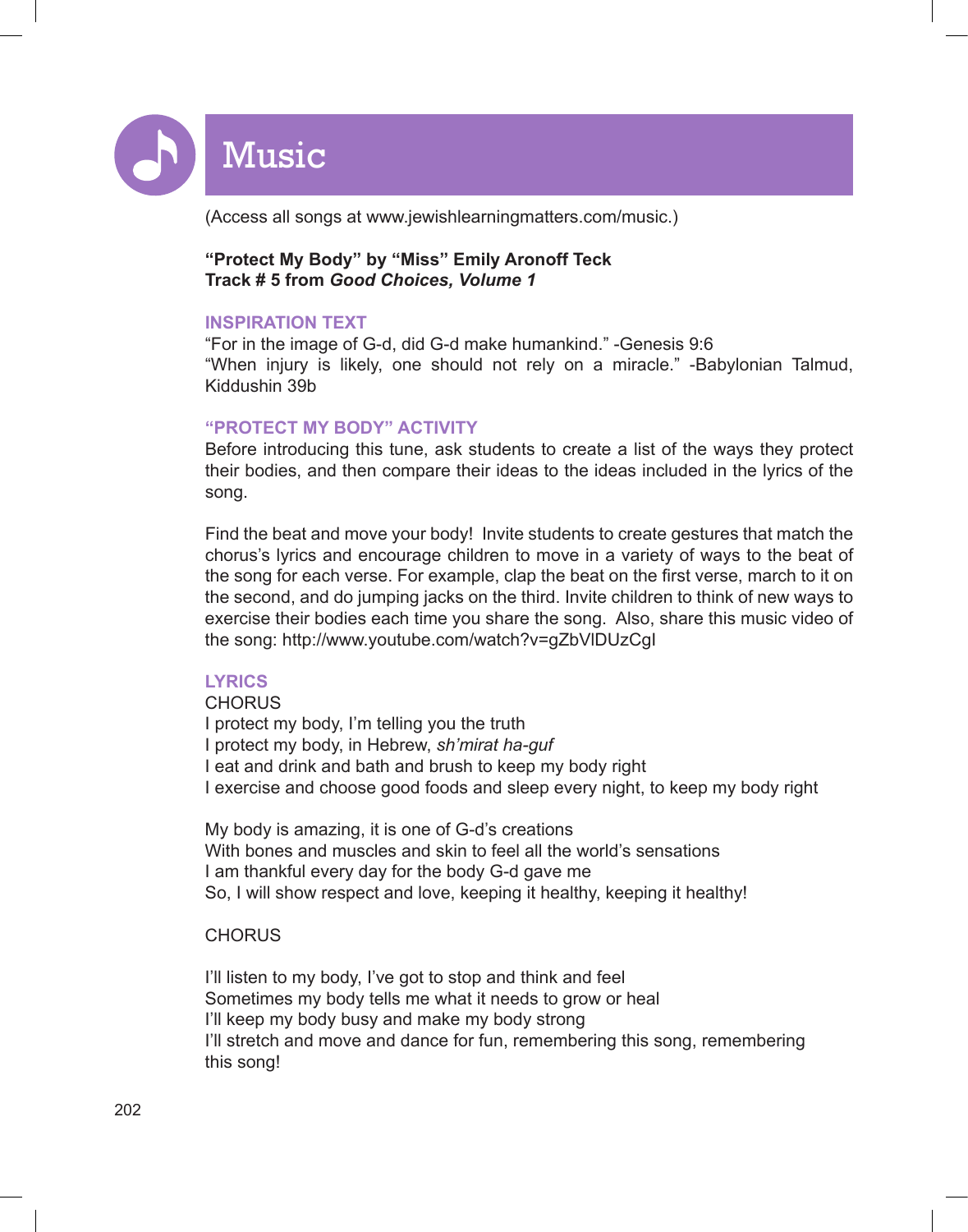

# Music **Music Continued**

### **CHORUS**

So, since I want to be happy and spend time with my family We'll all make choices that will keep us healthy Protecting our bodies is like a gift we keep on giving We enjoy our time together, sharing healthy living, sharing healthy living!

### **CHORUS**

### **Additional Music Connections**

To access additional Jewish and secular songs from a variety of traditional and contemporary artists that reinforce and teach this value, visit www. jewishlearningmatters.com/music.



Students can identify ways to keep the mind and body healthy by keeping active and making healthy choices.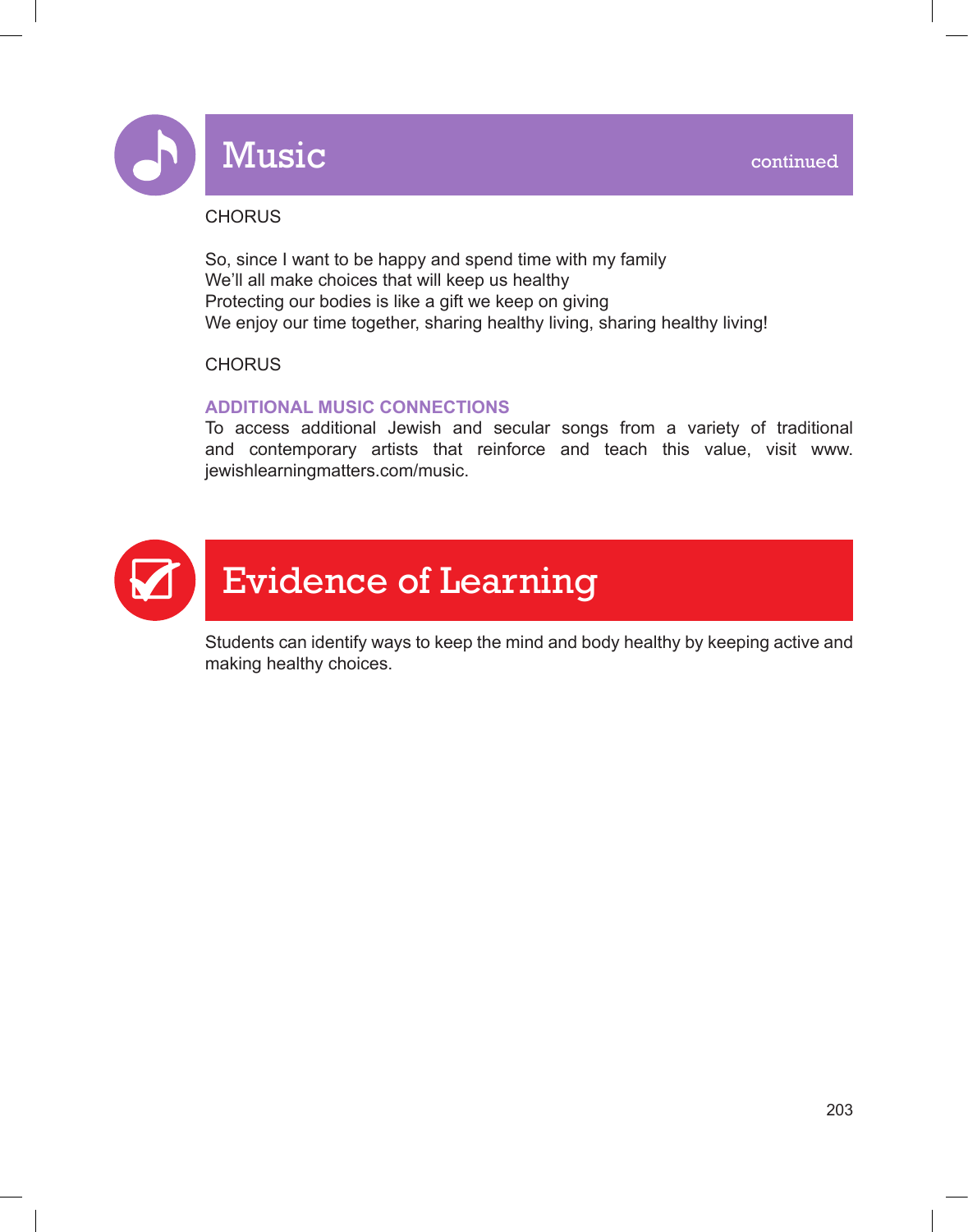

# Home and Community Connections

*Encourage families to learn more about the values and reinforce the concepts with their children visiting www.jewishlearningmatters.com.* 

### **Family Fun**

Encourage families to create a Busy Body Wheel at home (See Jewish Every Day.). Provide examples for their wheels, which might include the following: a family walk, a family dance party, sports time, stretching and movement activities, biking, etc.

### **Nature Walks**

Suggest engaging walking activities. A child may not like to walk around an exercise track in the park, but a nature walk can appeal to children. While on a nature walk, suggest parents have their child explore using their senses: They can listen to the sound of the wind in the trees, smell the flowers, look for insects and lizards and birds. Suggest families take a magnifying glass for a closer look at plants and insects, or binoculars to find birds, squirrels, or other creatures.

### **Community Field Days**

Encourage families to organize a monthly community field day, each based on a different theme (for example, biking, walking, playground clean-up, etc.). Participants can contribute to a neighborhood "*tzedakah* box" and send donations to a community organization that works with the challenges of childhood obesity. For example, donations can be sent to the Jared Foundation, which partners with Jewish Community Centers of North America to fight childhood obesity. You can find more information at http://www.jaredfoundation.org/.

### **Experiment with Healthy Snacks**

Children love cooking with their parents. Suggest that parents and children experiment to create something both healthy and tasty, or research to find some new healthy snacks. Have families create a recipe card with the name of a favorite snack, along with ingredients, and directions. Put together a class recipe book, *Foods for the Busy Body!* (You may wish to charge a nominal fee with proceeds going to a selected organization to fight childhood obesity.)

### **Parent Resources**

Suggest families visit the following links for exciting ideas for keeping their children active and healthy:

- *• Let's Move!* an initiative created through the vision of First Lady Michelle Obama: http://www.letsmove.gov/about
- *• Kidnetic*, a website packed with engaging activities to involve children in staying active, both inside and outside: http://www.kidnetic.com/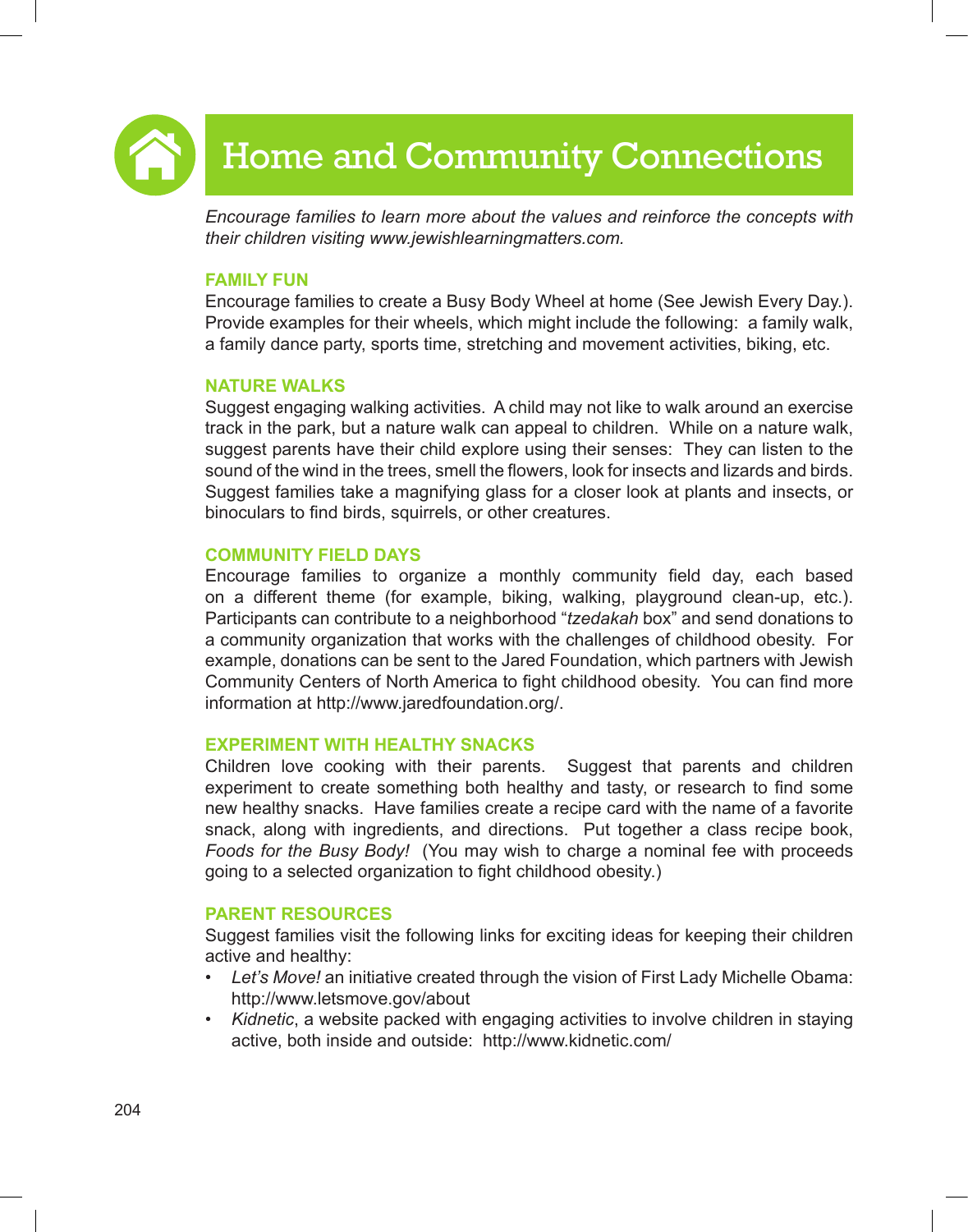

# Literature Connections

| <b>Title</b>                                           | <b>Author(s) and</b>                                   | <b>Summary</b>                                                                                                                                                                                                                                                                                                                                                          |
|--------------------------------------------------------|--------------------------------------------------------|-------------------------------------------------------------------------------------------------------------------------------------------------------------------------------------------------------------------------------------------------------------------------------------------------------------------------------------------------------------------------|
|                                                        | <b>Illustrator(s)</b>                                  |                                                                                                                                                                                                                                                                                                                                                                         |
| Get Up and Go:<br><b>Being Active</b>                  | Amanda Doering<br>Tourville<br>Veronica Anne<br>Rooney | This book follows two friends and their active<br>lifestyles. It teaches and portrays many ways to<br>be active, just while playing with your friends.                                                                                                                                                                                                                  |
| The Happiest<br>Tree: A Yoga Story                     | Uma<br>Krishmaswami<br>Ruth Jeyaveeran                 | Meena is excited about the class play until she<br>learns she will be a tree in the forest; then she<br>cringes. Meena feels she is not a steady, quiet<br>tree as she trips and stumbles during practice.<br>She is encouraged to take part in a children's<br>yoga class which helps her to grow from the<br>inside out-just like a tree.                             |
| Oh, the Things<br>You Can Do that<br>Are Good for You! | <b>Tish Rabe</b><br><b>Aristides Ruiz</b>              | With the help of the Cat in the Hat, children<br>learn about different healthy things in true<br>Seussian style. Topics include eating, sleeping,<br>oral hygiene, sneezes, exercise, and having a<br>good body image.                                                                                                                                                  |
| I.Q. Gets Fit                                          | Mary Ann Fraser                                        | I.Q. is a mouse and it is Health Month in his<br>classroom. Those who pass the fitness chal-<br>lenge get a gold ribbon. Mrs. Furber teachers<br>all about a balanced diet, drinking water,<br>fitness, and good rest. I.Q. is worried because<br>he can't run as long or jump as far as the other<br>students. Will his hard work get him the reward<br>he so desires? |
| All of Me! A Book<br>of Thanks                         | Molly Bang                                             | A young boy is grateful for all the parts of his<br>body that allow him to walk, talk, hug, smile,<br>sing, etc. He is grateful to be alive and realizes<br>that each of us is a creation of wonder.                                                                                                                                                                    |
| Chicken Soup by<br><b>Heart</b>                        | <b>Esther Hershen-</b><br>horn                         | A story of friendship and the power of chicken<br>soup! With his mother's help, Rudie prepares<br>chicken soup for his babysitter, Mrs. Gittel,<br>using Mrs. Gittel's secret ingredient: sweet<br>memories of their friendship!                                                                                                                                        |